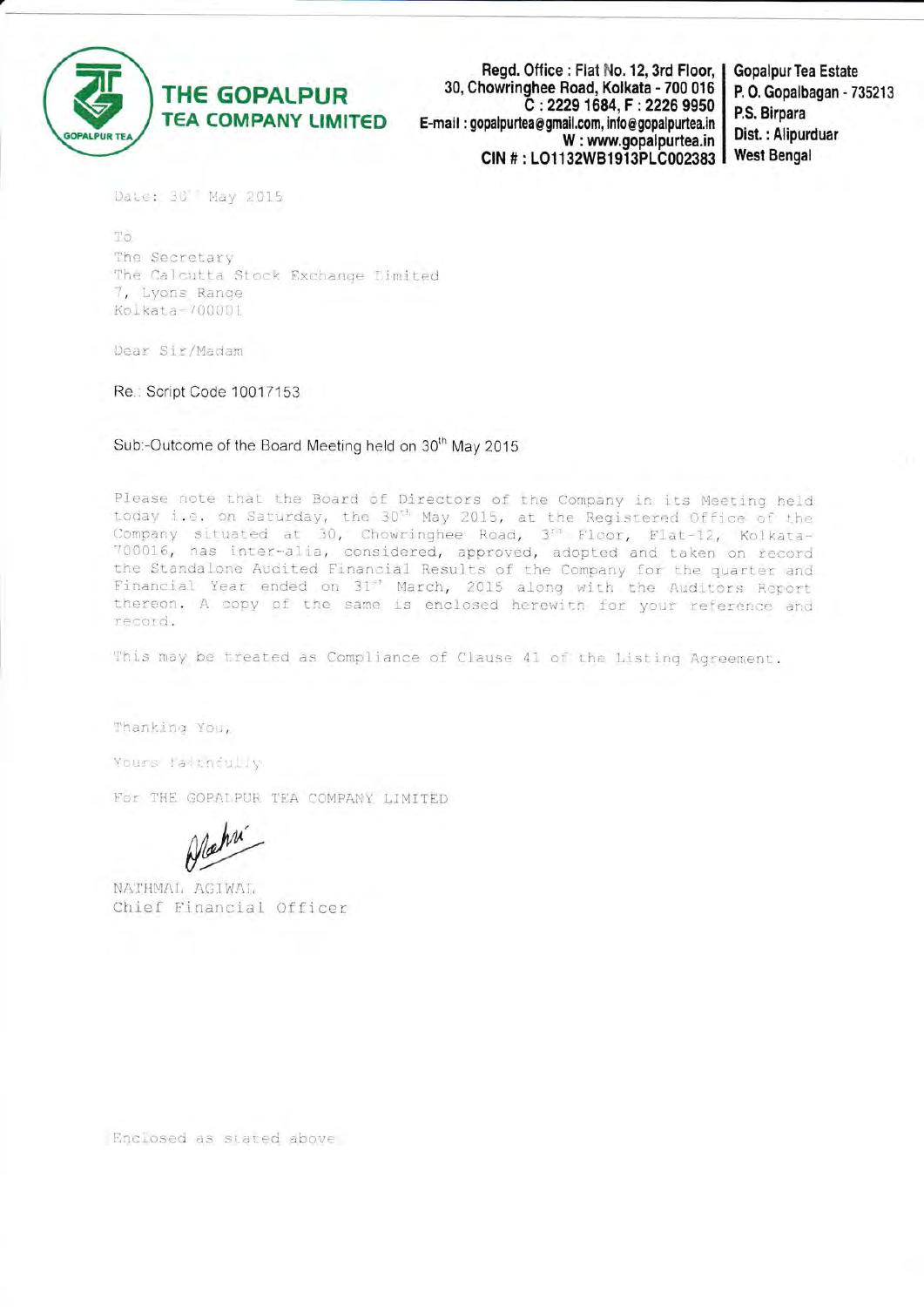# B.SINGHAL & CO. Chartered Accountants

### **LIMITED REVIEW REPORT**

The Board of Directors<br>The Gopalpur Tea Company Limited<br>30 Chowringhee Road Kolkata 700 016

- 1. We have reviewed the accompanying statement of un-audited financial results for the quarter ended  $31<sup>st</sup>$  March,  $2015$  in which are incorporated the results ('interim financial information') of The Gopalpur Tea Company Limited prepared by the Company pursuant to Clause 41 of the Listing Agreement with the Stock Exchanges in India, which has been initialed by us for identification purpose. This statement is the responsibility of the Company's management and has been approved by the Board of Directors/Committee of Board of Directors. Our responsibility is to isiue a report on the Statement based on our review.
- 2. We conducted our review in accordance with the Standard on Review Engagemen (SRE) 2400, "Engagements to Review Financial Statements" issued by the Institute of Chartered Accountants of India. This Standard requires that we plan and perform the review to obtain moderate assurance as to whether the financial statements are free of material misstatement.
- 3. A review is limited primarily to inquiries of company personnel and analytical procedures applied to financial data and thus provides less^assurance than an audit. We have not performed an audit and accordingly, we do not express an audit opinion.
- Based on our review conducted as above, nothing has come to our attention that 4. causes us to believe that the Statement prepared, fairly in all material respects, in accordance with the applicable Accounting Standards notified pursuant to the Companies as per Section 133 of the Companies Act, 2013 and other recognized accounting practices and policies, has not disclosed the information required to be disclosed in terms of Clause 41 of the Listing Agreement including the manner in which it is to be disclosed, or that it contains any material misstatement.

Place : Kolkata Date:  $30^{th}$  May, 2015



For B. SINGHAL & CO. Chartered Accountants FRN 3I2I97E

 $FRN$  312197E Partner Mem. No. 061382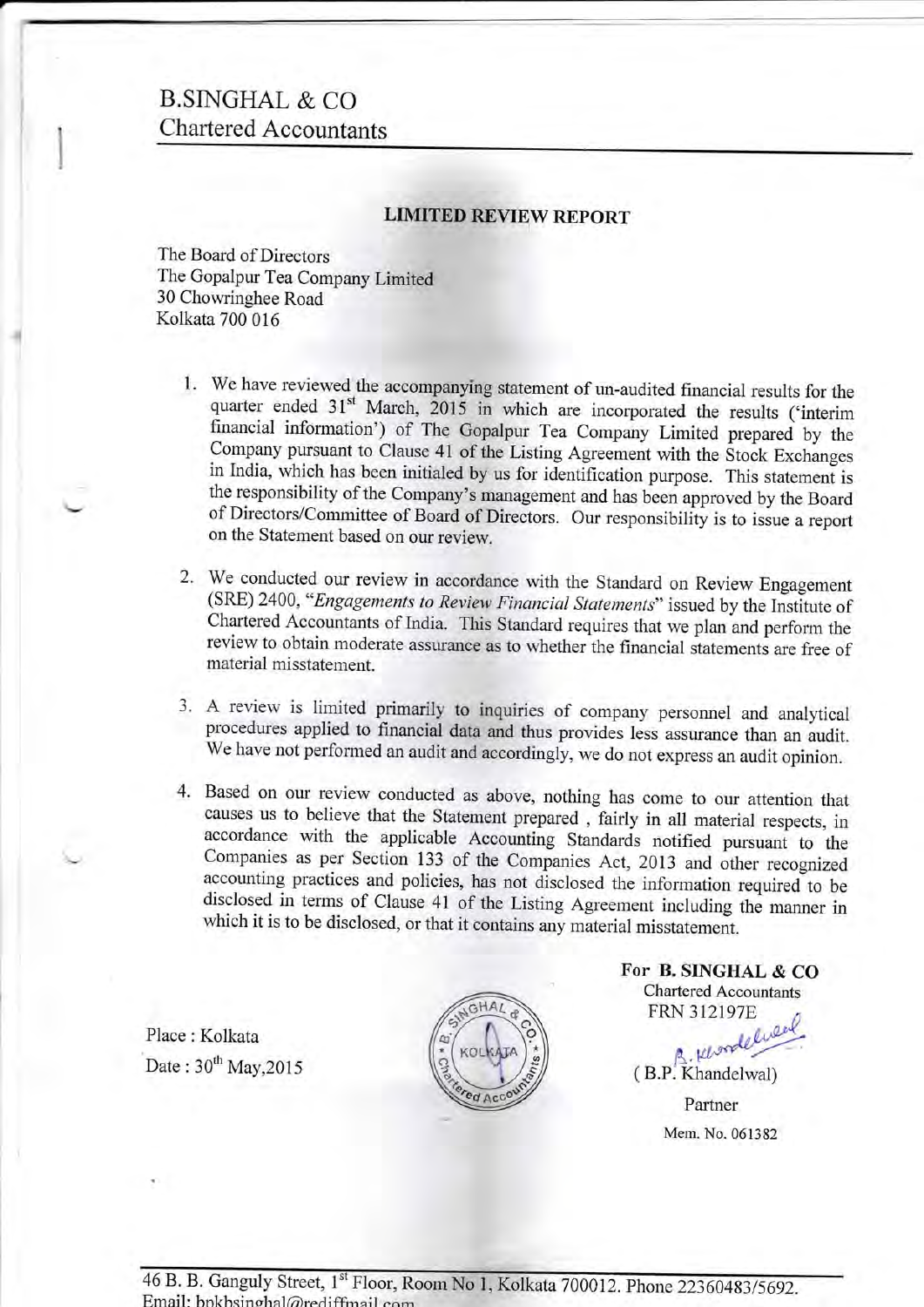#### THE GOPALPUR TEA CO. LTD.

Corporate Indentity Number : L01132WB1913PLC002383<br>Regd . Office : Flat-12, 3rd florr, 30 chowringhee Road, Kolkata -700016 Phone : 033-22291725, Email : gopalpurtea@gmail.com

### AUDITED FINANCIAL RESULTS FOR THE YEAR ENDED 31ST MARCH <sup>2015</sup>

 $(3 \infty)$ 

|                |                                                                                                    | <b>Three Months</b>   |              |            | Year Ended |            |  |
|----------------|----------------------------------------------------------------------------------------------------|-----------------------|--------------|------------|------------|------------|--|
| Sl.            | PARTICULARS                                                                                        | <b>Ended</b>          | Ended        | Ended      | Ended      | Ended      |  |
| No.            |                                                                                                    | 31.03.2015 31.12.2014 |              | 31.03.2014 | 31.03.2015 | 31.03.2014 |  |
|                |                                                                                                    |                       | (Un Audited) |            | (Audited)  | (Audited)  |  |
| 1              | <b>Income from Operations</b>                                                                      |                       |              |            |            |            |  |
|                | (a) Net Sales/Income from Operations                                                               | 726.34                | 472.08       | 642.33     | 1,712.52   | 1,549.91   |  |
|                | (b)Other Operating Income                                                                          |                       |              |            |            |            |  |
|                | <b>Total Income from Operations(net)</b>                                                           | 726.34                | 472.08       | 642.33     | 1,712.52   | 1,549.91   |  |
| $\overline{2}$ | Expenses                                                                                           |                       |              |            |            |            |  |
|                | (a) Purchases of stock-in-trade                                                                    |                       |              |            |            | (46.81)    |  |
|                | (b) Changes in inventories of stock-in-trade                                                       | 412.97                | (59.28)      | 196.24     | 1.97       | 694.41     |  |
|                | (c)Employee benefits expense                                                                       | 359.65                | 154.55       | 236.92     | 821.36     | 37.31      |  |
|                | (c) Depreciation and amortisation expense                                                          | 19.00                 | 10.06        | 9.46       | 48.16      | 763.48     |  |
|                | (d) Other expenses                                                                                 | 88.88                 | 282.54       | 162.08     | 809.01     |            |  |
|                | Total                                                                                              | 880.50                | 387.87       | 604.70     | 1,680.50   | 1,448.39   |  |
| 3              | Profit / (Loss) from operations before other income,                                               | (154.16)              | 84.21        | 37.63      | 32.02      | 101.52     |  |
|                | finance costs and exceptional items (1-2)                                                          |                       |              |            |            | 5.81       |  |
| 4              | Other Income                                                                                       | 7.46                  | 0.34         | 3.07       | 8.27       |            |  |
| 5              | Profit / (Loss) from ordinary activities before finance                                            | (146.70)              | 84.55        | 40.70      | 40.29      | 107.33     |  |
|                | costs and exceptional items $(3 + 4)$                                                              | 4.75                  | 6.15         | 9.73       | 25.97      | 23.63      |  |
| 6              | Finance costs                                                                                      | (151.45)              | 78.40        | 30.97      | 14.32      | 83.70      |  |
| 7              | Profit / (Loss) from ordinary activities after finance<br>costs but before exceptional items (5-6) |                       |              |            |            |            |  |
| 8              | Exceptional items (Capital Advances w/off)                                                         |                       |              | ٠          |            |            |  |
| 9              | Profit / (Loss) from ordinary activities before tax (7 -<br>8)                                     | (151.45)              | 78.40        | 30.97      | 14.32      | 83.70      |  |
|                | Tax expense including Deferred Tax                                                                 | (25.12)               | 12.04        | 9.91       | (2.70)     | 27.03      |  |
| 10             | Net Profit / (Loss) from ordinary activities after tax                                             | (126.33)              | 66.36        | 21.06      | 17.02      | 56.67      |  |
| 11             | $(9 - 10)$                                                                                         |                       |              |            |            |            |  |
| 12             | Extraordinary items                                                                                |                       | ×            |            |            |            |  |
|                |                                                                                                    |                       |              |            |            |            |  |
|                |                                                                                                    | (126.33)              | 66.36        | 21.06      | 17.02      | 56.67      |  |
| 13             | Net Profit / (Loss) for the period (11 - 12)<br>Paid-up equity share capital (Face Value Rs. 10    | 455.89                | 455.89       | 455.89     | 455.89     | 455.89     |  |
| 14             | each/share)                                                                                        |                       |              |            |            |            |  |
| 15             | Reserve excluding Revaluation                                                                      | 794.10                | 794.10       | 794.10     | 794.10     | 794.10     |  |
|                | 16.i Earnings per share (before exceptional items)<br>(of Rs. 15/-each) (not annualised):          |                       |              |            |            |            |  |
|                | (a) Basic                                                                                          | (4.16)                | 2.18         | 0.69       | 0.56       | 1.86       |  |
|                | (b) Diluted                                                                                        | (4.16)                | 2.18         | 0.69       | 0.56       | 1.86       |  |
|                | 16.ii Earnings per share (after exceptional items)<br>(of Rs. 15/-each) (not annualised):          |                       |              |            |            |            |  |
|                | (a) Basic                                                                                          | (4.16)                | 2.18         | 0.69       | 0.56       | 1.86       |  |
|                |                                                                                                    |                       | 2.18         | 0.69       | 0.56       | 1.86       |  |

## PART II

|                |                                                                                                                                                         | <b>Three Months</b> |                     | <b>Year Ended</b>   |                     |                     |
|----------------|---------------------------------------------------------------------------------------------------------------------------------------------------------|---------------------|---------------------|---------------------|---------------------|---------------------|
|                | PARTICULARS OF SHAREHOLDINGS                                                                                                                            | Ended<br>31.03.2015 | Ended<br>31.12.2014 | Ended<br>31.03.2014 | Ended<br>31.03.2015 | Ended<br>31.03.2014 |
| А<br>1         | <b>Particulars of Shareholding</b><br><b>Public Shareholding</b>                                                                                        |                     |                     |                     |                     |                     |
|                | - No. of Shares<br>- Percentage of Shareholding                                                                                                         | 809700<br>26.64%    | 809700<br>26.64%    | 809700<br>26.64%    | 809700<br>26.64%    | 809700<br>26.64%    |
| $\overline{2}$ | Promoters and Promoter Group Shareholding **<br>(a) Pledged/Encumbered                                                                                  |                     |                     |                     |                     | Nil                 |
|                | Number of Shares                                                                                                                                        | Nil                 | Nil                 | Nil                 | Nil                 |                     |
|                | Percentage of Shares (as a % of the total<br>shareholding of promoter and promoter group)                                                               | Nil                 | Nil                 | Nil                 | Nil                 | Nil                 |
|                | Percentage of Shares (as a % of the total<br>shareholding of the total share capital of the<br>company)                                                 | Nil                 | Nil                 | Nil                 | Nil                 | Nil                 |
|                | b)Non-encumbered                                                                                                                                        | 2229572             | 2229572             | 2229572             | 2229572             | 2229572             |
|                | Number of Shares                                                                                                                                        |                     | 100%                | 100%                | 100%                | 100%                |
|                | Percentage of Shares (as a % of the total                                                                                                               | 100%                |                     |                     |                     |                     |
|                | shareholding of promoter and promoter group)<br>Percentage of Shares (as a % of the total<br>shareholding of the total share capital of the<br>company) | 73.36%              | 73.36%              | 73.36%              | 73.36%              | 73.36%              |